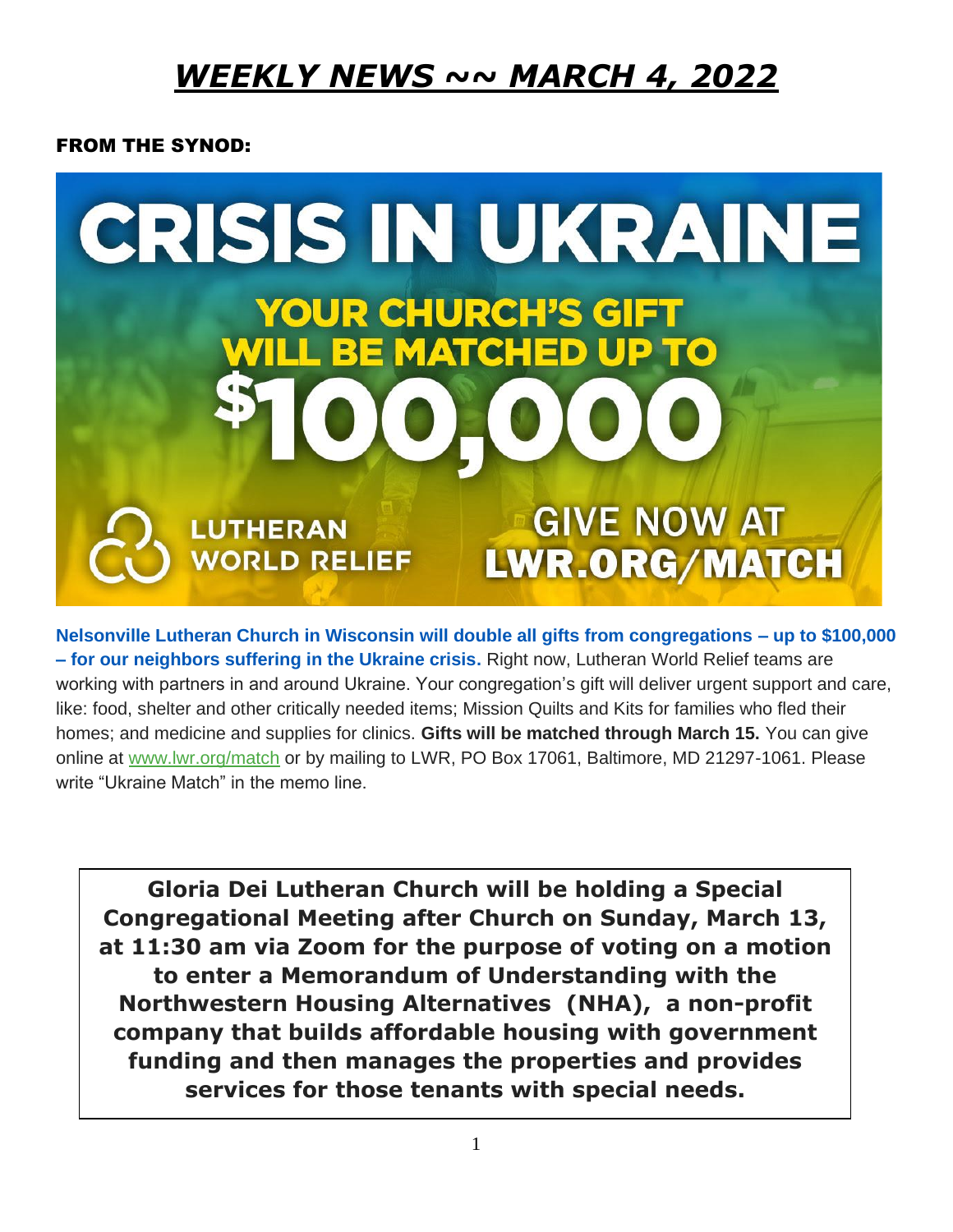## The Gloria Dei Church Council met on February 22, 2022 and decided to continue with online only worship and meetings through the month of March, with a plan to return to in-person worship April 1 $^{st}$ , provided numbers of Covid 19 cases continue to drop.

It is with deep sadness that we share the news of Bob DeHart's death on February 28, 2022. Bob had been on Hospice and died of pancreatic cancer, at home, with his family. There are currently no plans for a memorial service. Bob will be interred with Nancy.

Last summer, Bob moved to California to be with his daughter. Though he relinquished his official membership at Gloria Dei, he was, and always will be, along with Nancy and Elizabeth, part of the fabric of our Gloria Dei community.

We hold Bob's family and friends in prayer, trusting in the promises of baptism and the hope of the resurrection, knowing that in life and in death, we belong to God.

"We do not live to ourselves, and we do not die to ourselves. If we live, we live to the Lord, and if we die, we die to the Lord; so then, whether we live or whether we die, we are the Lord's." Romans 14:7-8

In Christ's Peace,

Pastor Alyssa

**Please join us on Zoom for the Baptism of Kelsey Kathryn Johnson! The Celebration of Baptism is being held Friday, March 11, at 11 am. A Zoom link will be sent.** 

#### *Custodian Vacancy*

*The church custodian job is vacant. Before we post a job announcement, we wanted to give church members an opportunity to seek this job. It's 20-25 hours per week \$15/hr. If you would like to see a position description, please contact the office.*

*Until we can hire a replacement, we're asking members to volunteer. The Whitwers are taking the week of the 7th, the Dentons are taking the 14th. We need at least two people for subsequent weeks - please contact the office at 541-267-2347.*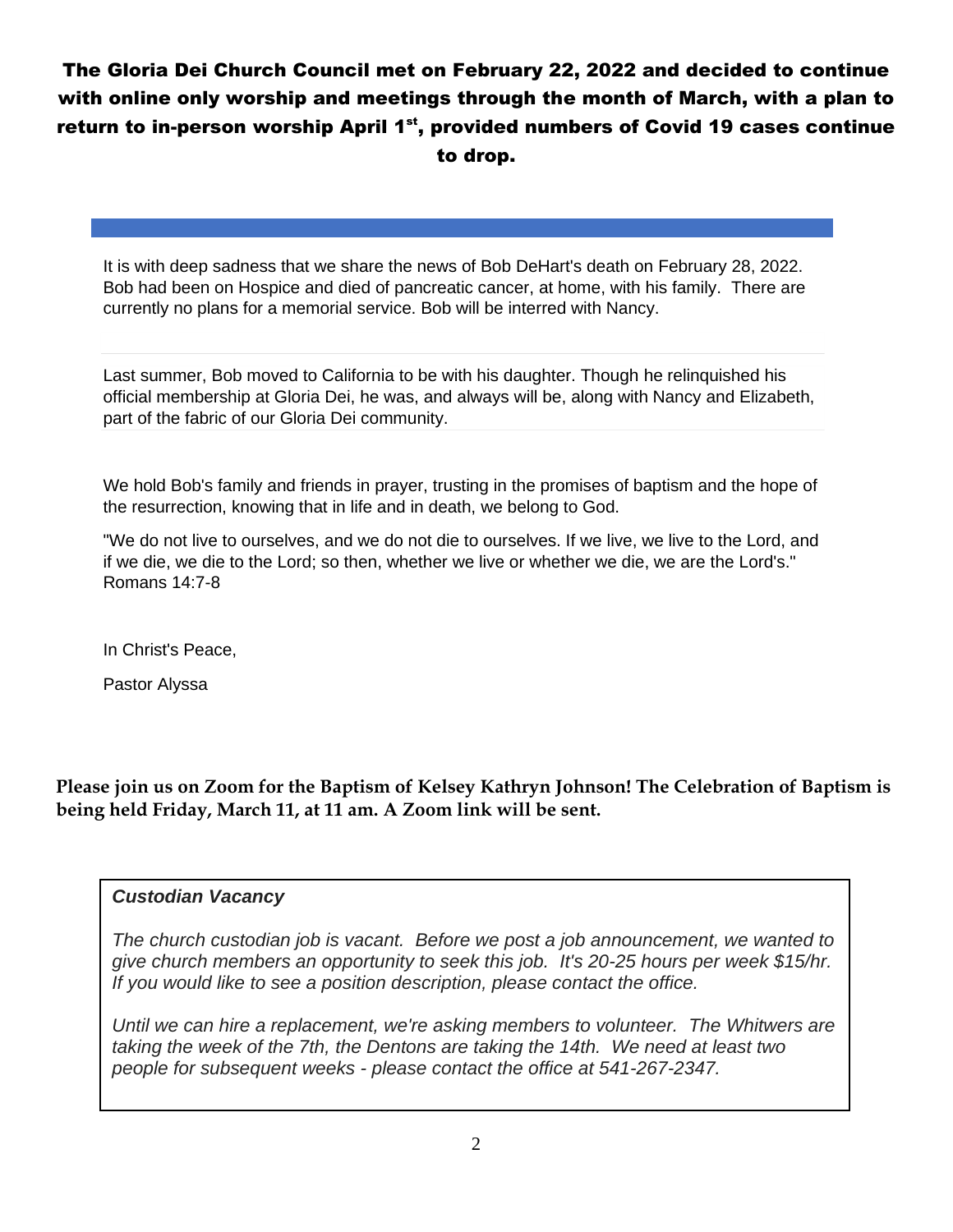### CHURCH USE

As we move into in-person worship and meetings PLEASE let the office know If you are planning to use the church building for ANY reason. There are many reasons for this:

\*Building use must be approved by the Church Council.

\*We do not want overlapping use. The office keeps a master calendar.

\*Staff likes to double check doors and windows, and appreciates knowing when someone has been in the building.

Even as we resume using our building, there are concerns around the Covid 19 virus as well as normal safety and security protocols. Please remember to let the office know when you plan to be in the building!

## **SAVE THE DATE!**

Partners in Preparing (PIP) has a gift for each of our Gloria Dei households! Thanks to the generosity of the Endowment Fund, Thrivent, and others we have put together a "Go Bag" (a nice backpack!) containing important information and a couple of items to help you get ready for emergency situations. On Sunday, April 3, we will be distributing these "Go Bags" after the service. Please pick up your household's bag that day!

We will be distributing these "Go Bags" to households in the immediate neighborhood of Gloria Dei, as well. We welcome others to join us in reaching out to our neighbors! Pizza and T shirts will be available for helpers.

If you are not able to pick up your "Go Bag" on April 3, please call the church office (541-267-2347) to reserve one and arrange for a convenient day/time to pick it up. Let's be prepared!

### **Women's Retreat**

Anyone interested in having a women's retreat this year can contact me via email 19kaj 56@gmail.com or leave me a message at 541-269-2483.

I did contact Big K in Elkton recently and must point out Big K has no vaccination mandate there. For some of us this is very important to know.

Our reservation dates are April 29 and 30, Friday and Saturday and May 1 Sunday. This is the weekend before Mother's Day.

Please let me know soon, I'm sorry to get such late start but COVID has been a challenge for planning anything in the future.

I will have more information if we have enough interest this year as Covid is subsiding or maybe wait another year.

Thank you!

Kathy Jacobson